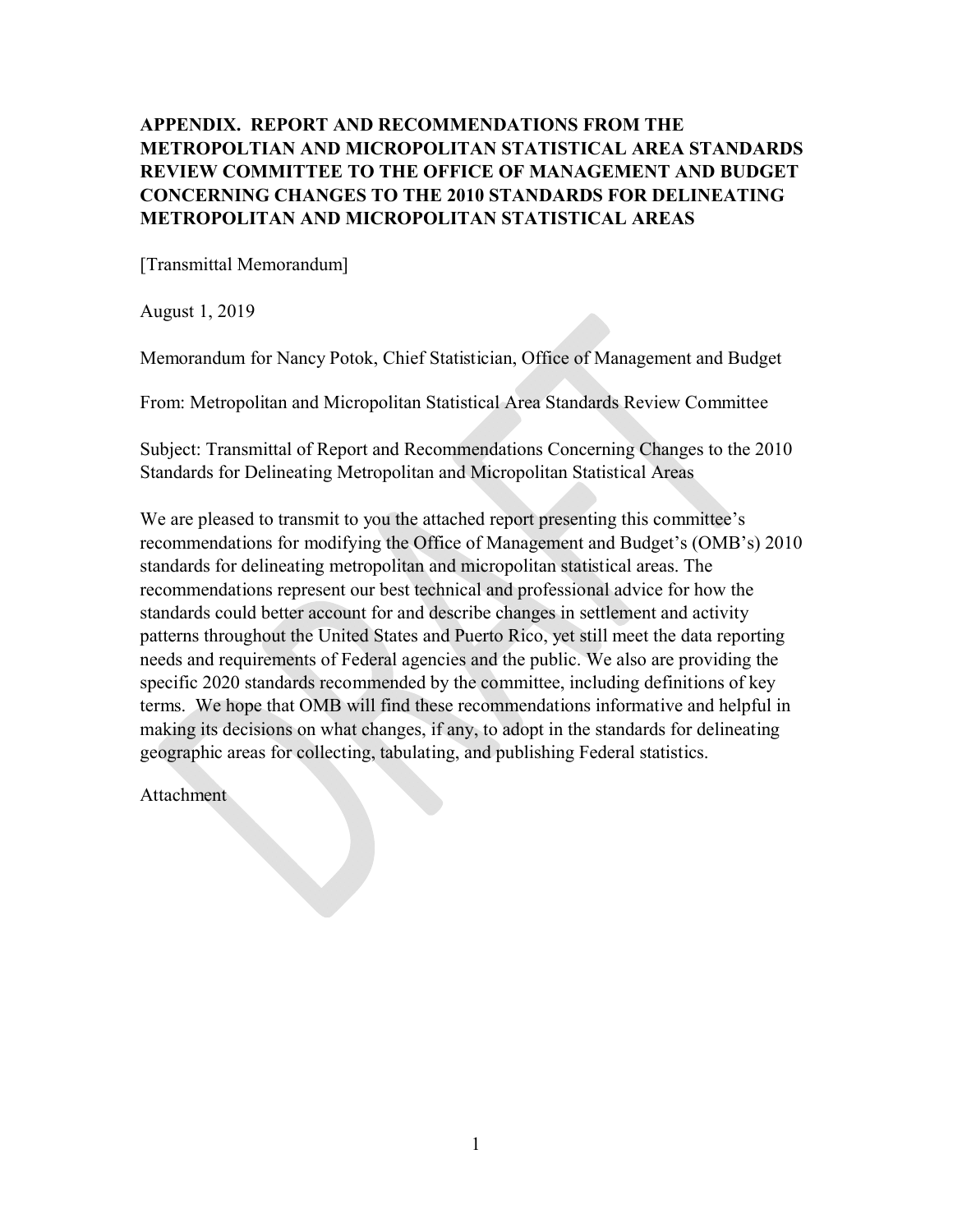**Part A. Recommendations From the Metropolitan and Micropolitan Statistical Area Standards Review Committee to the Office of Management and Budget Concerning Changes to the 2010 Standards for Delineating Metropolitan and Micropolitan Statistical Areas** 

### **Discussion of Recommendations**

The committee notes that the 2010 standards, the result of an extensive and comprehensive review of the 1990 standards and a more narrowly tailored review of the 2000 standards, have served the Federal statistical community well over the past decade. However, the committee determined that aspects of the standards—particularly those concerning the minimum required urban area population to qualify a metropolitan statistical area; the delineation of New England city and town areas (NECTAs), NECTA divisions, and combined NECTAs; territorial coverage of the classification; metropolitan and micropolitan statistical area update procedures; and an update schedule—need to be revised to better serve data users. Also, the committee recommends continued use of American Community Survey commuting data in determining intercounty connectivity, though the committee discussed societal and economic trends that could indicate a revision of the standards in 2030*.*

## **1. Recommendation Concerning the Minimum Required Urban Area Population to Qualify a Metropolitan Statistical Area**

*The Metropolitan and Micropolitan Statistical Area Standards Review Committee recommends increasing the minimum required urban area population to qualify a metropolitan statistical area from 50,000 to 100,000. (Core based statistical areas with an urban area of 50,000 to 99,999 population would qualify as micropolitan statistical areas.)* 

Since standard metropolitan areas were first delineated in anticipation of the 1950 decennial census, 50,000 has served as the minimum population to qualify as a metropolitan core.

In reviewing the 2010 standards, the committee noted that the minimum population required for an urban area to qualify a metropolitan statistical area had not kept pace with population growth of the United States. They observed that the population of the United States had more than doubled since the 1950 census (the population in 2019 is about 2.2 times larger than in 1950), while the standards have maintained the same minimum population. Thus, the committee recommends doubling the minimum required population of an urban area to qualify a metropolitan statistical area from 50,000 to 100,000. Areas with a core of 50,000 to 99,999 population would become micropolitan statistical areas. (Note: areas with an urban area population of between 10,000 and 49,999 also would continue to qualify as micropolitan statistical areas, as they did under the 2000 and 2010 standards.) See Table 1 in this report for a list of metropolitan statistical areas with a 2010 Census urban area population of 50,000 to 99,999 (or that qualified as metropolitan based on population estimates in an annual update).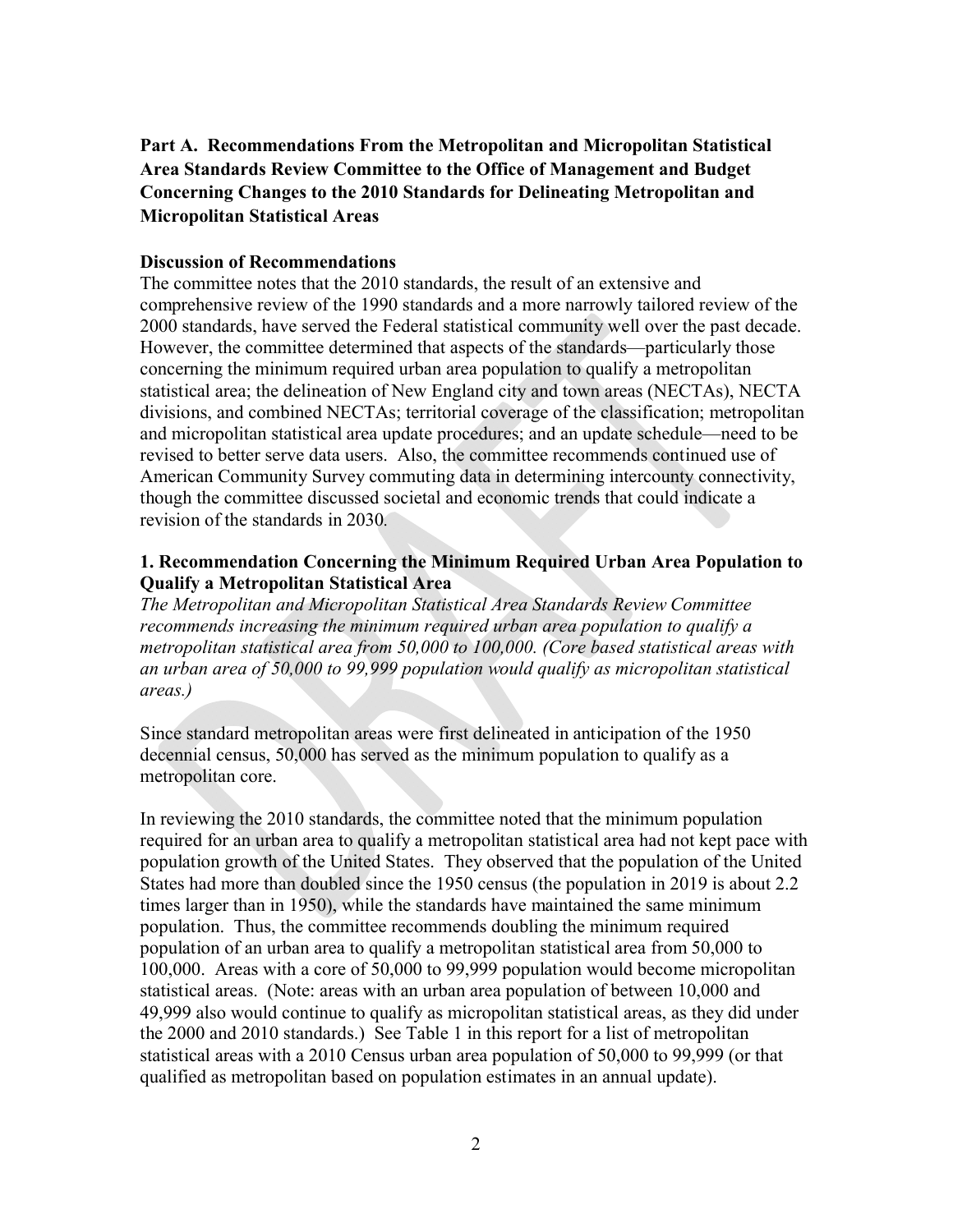## **2. Recommendation Concerning New England City and Town Areas, New England City and Town Area Divisions, and Combined New England City and Town Areas**

*The committee recommends that delineation of NECTAs, NECTA divisions, and combined NECTAs be discontinued. (County-based areas should serve the entirety of the United States and Puerto Rico.)* 

Under the 2000 and 2010 standards, metropolitan and micropolitan statistical areas have used counties and equivalent entities as their geographic building blocks in all of the United States and Puerto Rico, including the six New England states (Connecticut, Maine, Massachusetts, New Hampshire, Rhode Island, and Vermont). This was a change from previous decades, when cities and towns, not counties, were the geographic building blocks of metropolitan areas in New England. (Under the 1980 and 1990 standards, OMB also delineated an alternative, county-based set of areas, New England county metropolitan areas.) The decision in the 2000 standards to use counties as building blocks was made to establish the use of a consistent geographic unit nationwide. At the same time, OMB provided for delineation of NECTAs, NECTA divisions, and combined NECTAs as second set of areas for New England.

In reviewing the 2010 standards, the committee noted that NECTAs and related statistical areas add considerable complexity to the statistical areas system. The committee further found that Federal agencies made little use of NECTAs, NECTA divisions, and combined NECTAs. As a result, the committee recommends the discontinuation of NECTAs, NECTA divisions, and combined NECTAs in the standards.

# **3. Recommendation Concerning Territorial Coverage of the Classification**

*The committee recommends that OMB launch a research effort into delineating territorially exhaustive areas.*

The September 2018 OMB delineations of metropolitan and micropolitan statistical areas account for about 94 percent of the U.S. population—about 86 percent in metropolitan statistical areas and about 8 percent in micropolitan statistical areas. Of 3,142 counties in the United States, 1,180 are in 384 metropolitan statistical areas, and 660 counties are in 542 micropolitan statistical areas (1,302 counties are outside the classification).

In reviewing the 2010 standards, the committee was reminded that a large portion of the territory of the United States is not within a metropolitan or micropolitan statistical area. The portion of population and territory outside of metropolitan and micropolitan statistical areas is addressed less in Federal statistical data. The committee also noted that there is significant demand for a territorially exhaustive classification both inside the Federal statistical system to undertake statistical activities such as collecting, tabulating, and publishing Federal statistics as well as outside the Federal statistical system. Some Federal agencies currently prepare delineations that exhaust the territory of the United States and Puerto Rico in support of their statistical programs. Research should examine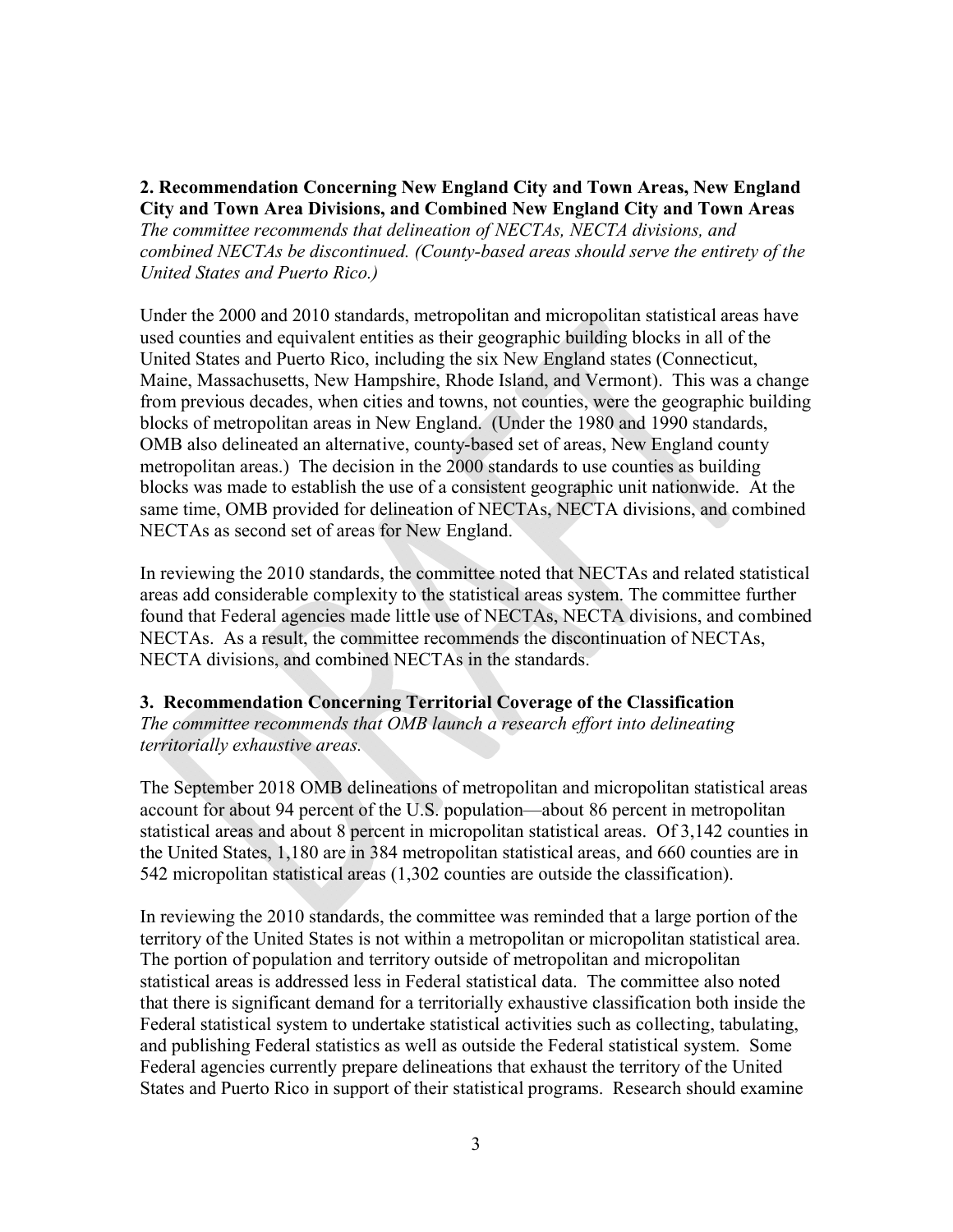the development of a standard set of areas that accounts for all territory and population and considers metropolitan and micropolitan statistical areas. The committee recommends that OMB launch a research effort into delineating statistical areas for the entirety of the United States and Puerto Rico.

# **4. Recommendation Concerning Area Delineation Update Procedures**

*The committee recommends incorporating the results of the decade's first annual update review into the results of the decade's decennial census-based update.*

The committee found that in recent decades a small number of areas have experienced repeated change in delineation status between the comprehensive, decennial delineations issued in the "3 year" and in the subsequent annual update. This outcome follows in part from availability of different geographic units for the data derived from the decennial census and used in the decennial updates and for population estimates data used in annual updates. More specifically, the decennial census provides data for urban areas, but the Census Bureau's Population Estimates Program does not. Annual updates use population estimates for places as proxies for urban area data.

The committee regards the repeated entering and then exiting from the statistical area inventory undesirable; it recommends incorporating outcomes from the decade's first, estimates-based annual update in the results reported from the decennial update in an effort to minimize "churn" in the inventory.

# **5. Recommendation Concerning an Update Schedule**

*The committee recommends OMB's public release of an area delineation update schedule.*

The committee recommends that a schedule be established for the decennial, five-year (or "mid-decade"), and annual delineation updates for coming years to facilitate planning by Federal statistical agencies. More specifically, the committee recommends that OMB work with the Census Bureau to arrive at a published, practicable schedule that will reflect input data availability as well as processing and program considerations.

# **6. Recommendation Concerning Intercounty Commuting**

*The committee recommends that OMB continue use of American Community Survey commuting data to measure intercounty connectivity but discussed societal and economic trends that could lead to revisions of the standards in 2030.*

The committee recommends continuing use of American Community Survey commuting data in measuring intercounty connectivity. Both intercountry commuting and working at home have seen only slight increases in recent years according to American Community Survey 5-year estimates. This relative stability notwithstanding, the committee discussed apparent nascent societal and economic trends that could indicate needed changes to the standards in 2030.

Alternative or supplemental datasets addressing patterns of connectivity such as data from the Census Bureau's Longitudinal Employer-Household Dynamics program were considered by the committee for possible use in the standards. At this time, however, no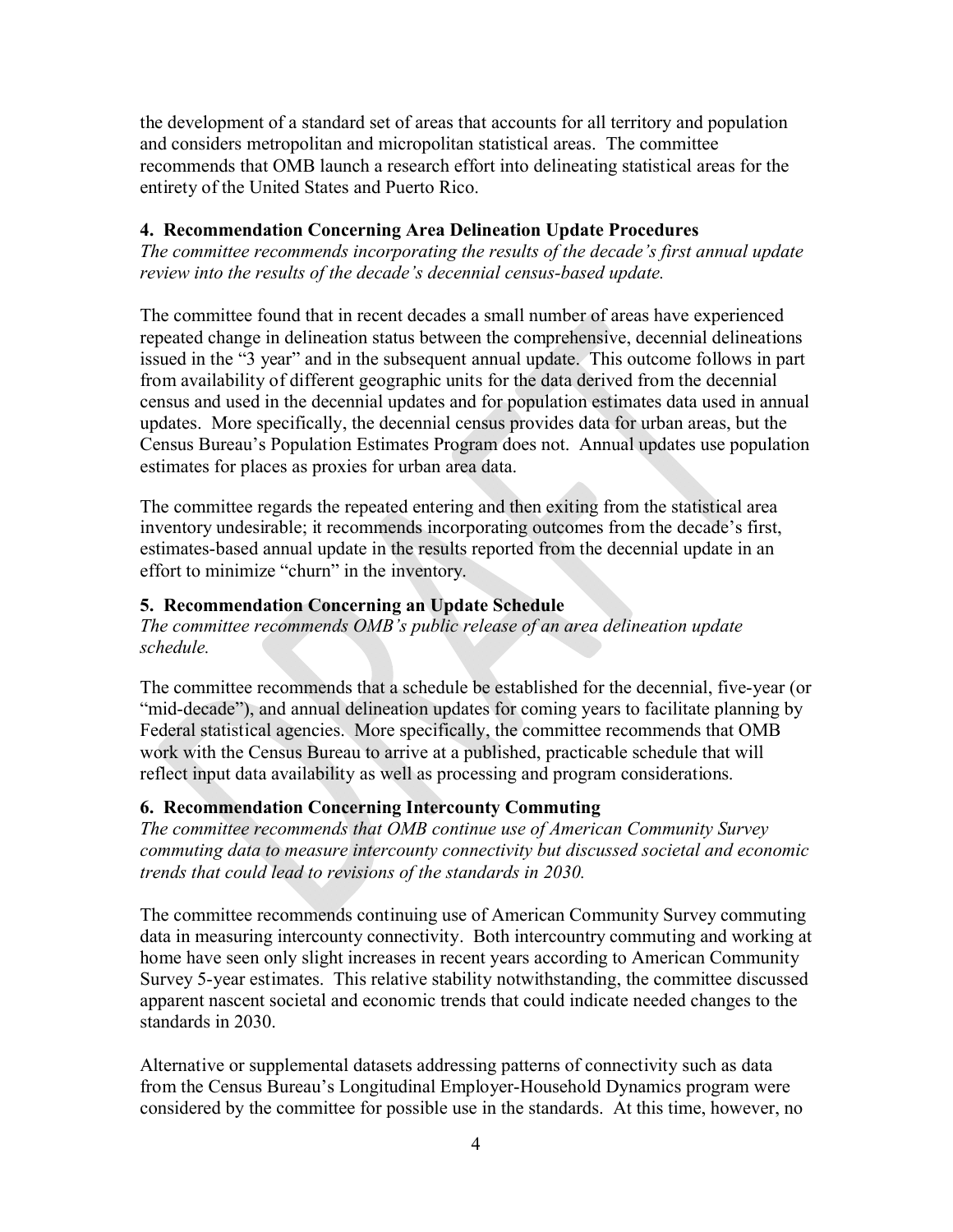additional data sources have been identified that meet requirements of being available for all of the United States and Puerto Rico, being straightforward and intuitive, and being publicly available to data users.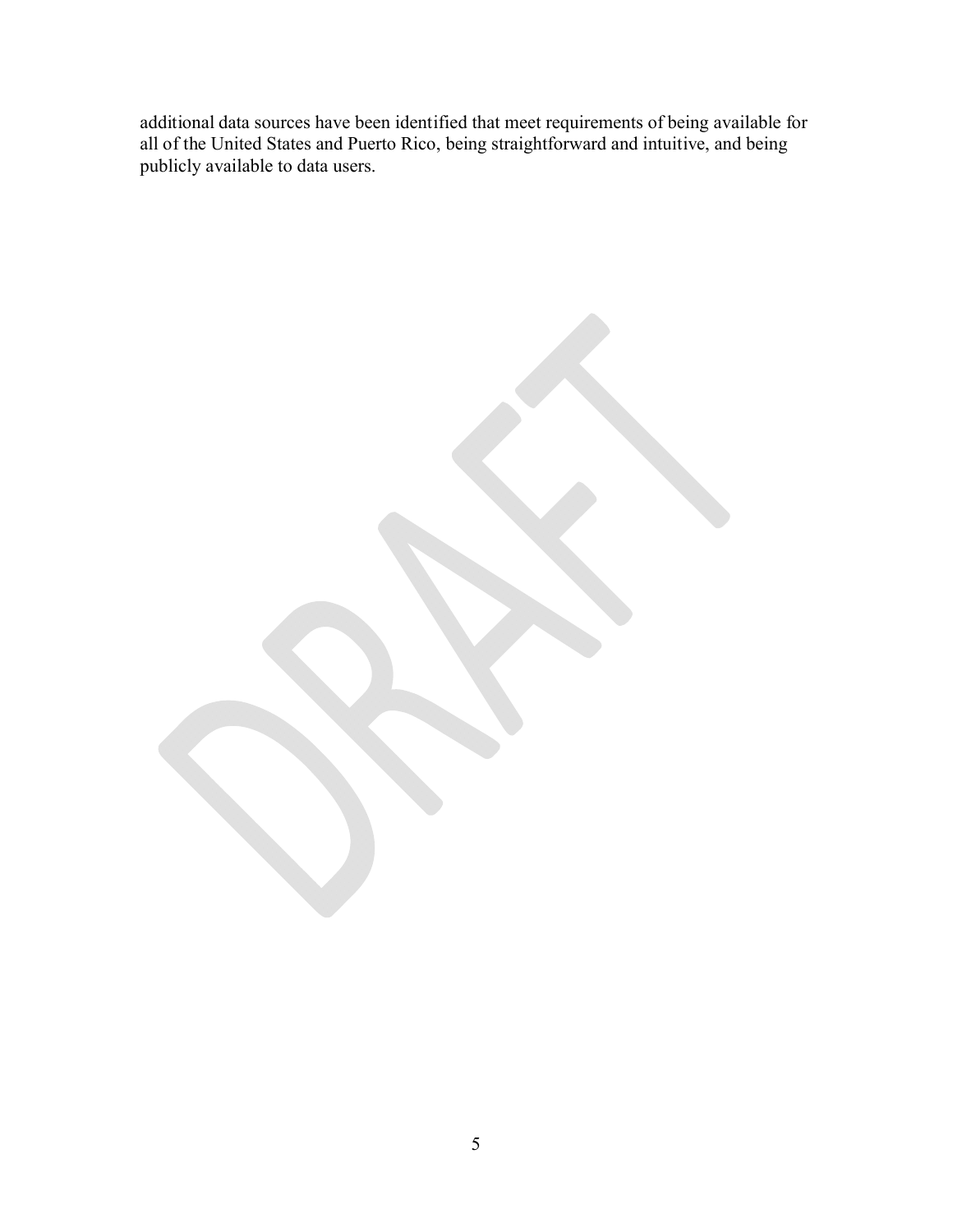# **Table 1: September 2018 Metropolitan Statistical Areas That Have a Most-Populous 2010 Urban Area Population Below 100,000**

Presented here are the 144 (out of a total of 392) September 2018 OMB-delineated metropolitan statistical areas in the United States and Puerto Rico for which the most populous 2010 urban area had a total 2010 Census population between 50,000 and 99,999. (Also included among the 144 areas on the list are two metropolitan statistical areas, Enid, OK and Twin Falls, ID, that qualified as metropolitan on the basis of place population estimates in annual updates.)

(Note: this list is for illustrative purposes and does not change the status of any metropolitan statistical area prior to application of the 2020 standards. Qualification of metropolitan and micropolitan statistical areas after 2020 will reflect use of urban areas defined using 2020 Census data.)

| <b>CBSA Code</b> | <b>Metropolitan Statistical Area Title</b> |
|------------------|--------------------------------------------|
| 10500            | Albany, GA                                 |
| 10540            | Albany-Lebanon, OR                         |
| 10780            | Alexandria, LA                             |
| 11020            | Altoona, PA                                |
| 11180            | Ames, IA                                   |
| 11500            | Anniston-Oxford, AL                        |
| 12220            | Auburn-Opelika, AL                         |
| 12620            | Bangor, ME                                 |
| 12980            | Battle Creek, MI                           |
| 13020            | Bay City, MI                               |
| 13220            | Beckley, WV                                |
| 13460            | Bend, OR                                   |
| 13900            | Bismarck, ND                               |
| 13980            | Blacksburg-Christiansburg, VA              |
| 14100            | Bloomsburg-Berwick, PA                     |
| 14540            | Bowling Green, KY                          |
| 15260            | Brunswick, GA                              |
| 15680            | California-Lexington Park, MD              |
| 16020            | Cape Girardeau, MO-IL                      |
| 16060            | Carbondale-Marion, IL                      |
| 16180            | Carson City, NV                            |
| 16220            | Casper, WY                                 |
| 16540            | Chambersburg-Waynesboro, PA                |
| 16820            | Charlottesville, VA                        |
| 16940            | Cheyenne, WY                               |
| 17020            | Chico, CA                                  |
| 17420            | Cleveland, TN                              |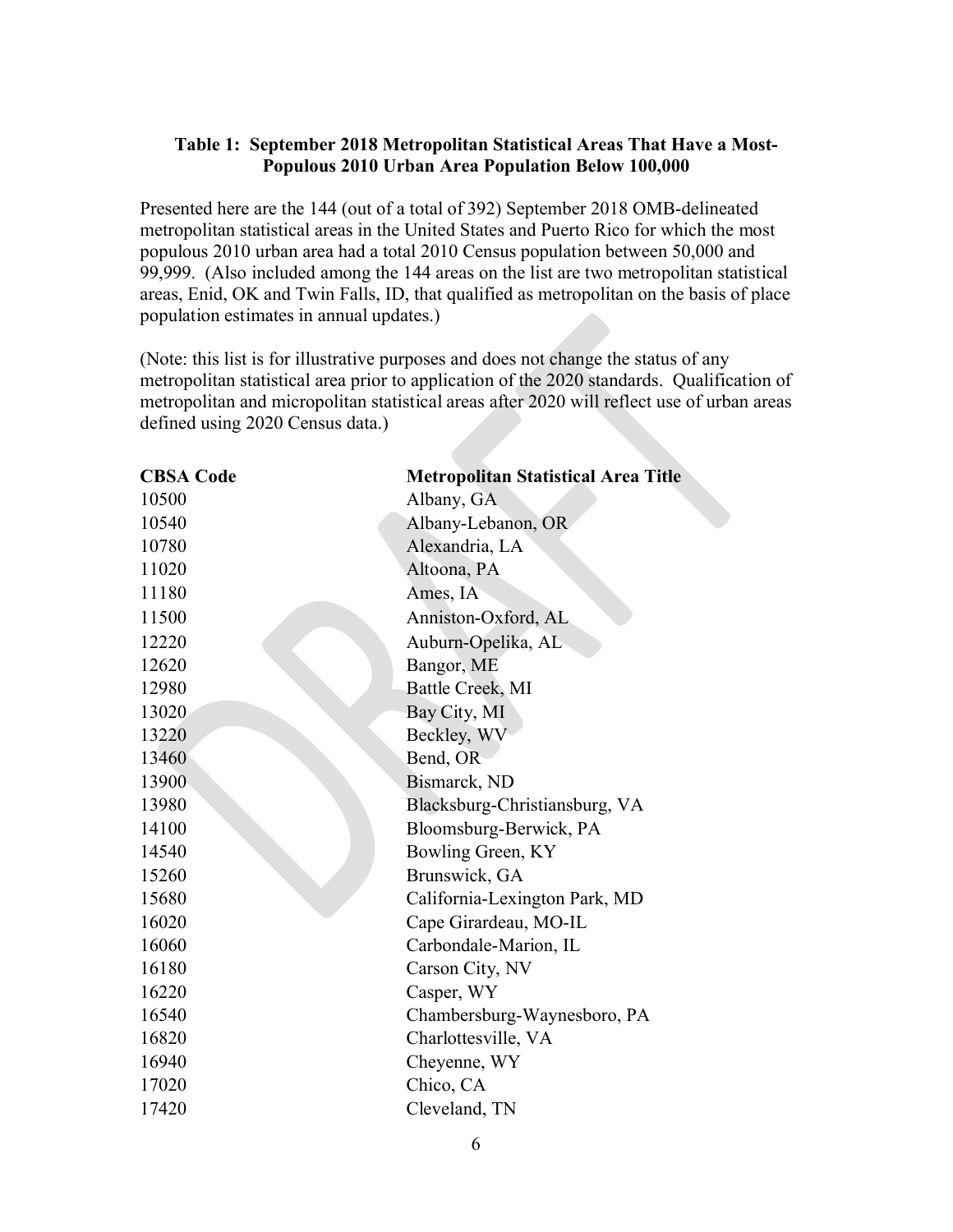| <b>CBSA Code</b> | <b>Metropolitan Statistical Area Title</b> |
|------------------|--------------------------------------------|
| 17660            | Coeur d'Alene, ID                          |
| 18020            | Columbus, IN                               |
| 18700            | Corvallis, OR                              |
| 19060            | Cumberland, MD-WV                          |
| 19140            | Dalton, GA                                 |
| 19180            | Danville, IL                               |
| 19300            | Daphne-Fairhope-Foley, AL                  |
| 19460            | Decatur, AL                                |
| 19500            | Decatur, IL                                |
| 20020            | Dothan, AL                                 |
| 20220            | Dubuque, IA                                |
| 20700            | East Stroudsburg, PA                       |
| 21060            | Elizabethtown-Fort Knox, KY                |
| 21300            | Elmira, NY                                 |
| 21420            | Enid, OK                                   |
| 21820            | Fairbanks, AK                              |
| 22140            | Farmington, NM                             |
| 22380            | Flagstaff, AZ                              |
| 22500            | Florence, SC                               |
| 22520            | Florence-Muscle Shoals, AL                 |
| 22540            | Fond du Lac, WI                            |
| 23460            | Gadsden, AL                                |
| 23900            | Gettysburg, PA                             |
| 24020            | Glens Falls, NY                            |
| 24140            | Goldsboro, NC                              |
| 24220            | Grand Forks, ND-MN                         |
| 24260            | Grand Island, NE                           |
| 24420            | Grants Pass, OR                            |
| 24500            | Great Falls, MT                            |
| 25020            | Guayama, PR                                |
| 25220            | Hammond, LA                                |
| 25260            | Hanford-Corcoran, CA                       |
| 25500            | Harrisonburg, VA                           |
| 25620            | Hattiesburg, MS                            |
| 25940            | Hilton Head Island-Bluffton, SC            |
| 25980            | Hinesville, GA                             |
| 26140            | Homosassa Springs, FL                      |
| 26300            | Hot Springs, AR                            |
| 26820            | Idaho Falls, ID                            |
| 27060            | Ithaca, NY                                 |
| 27100            | Jackson, MI                                |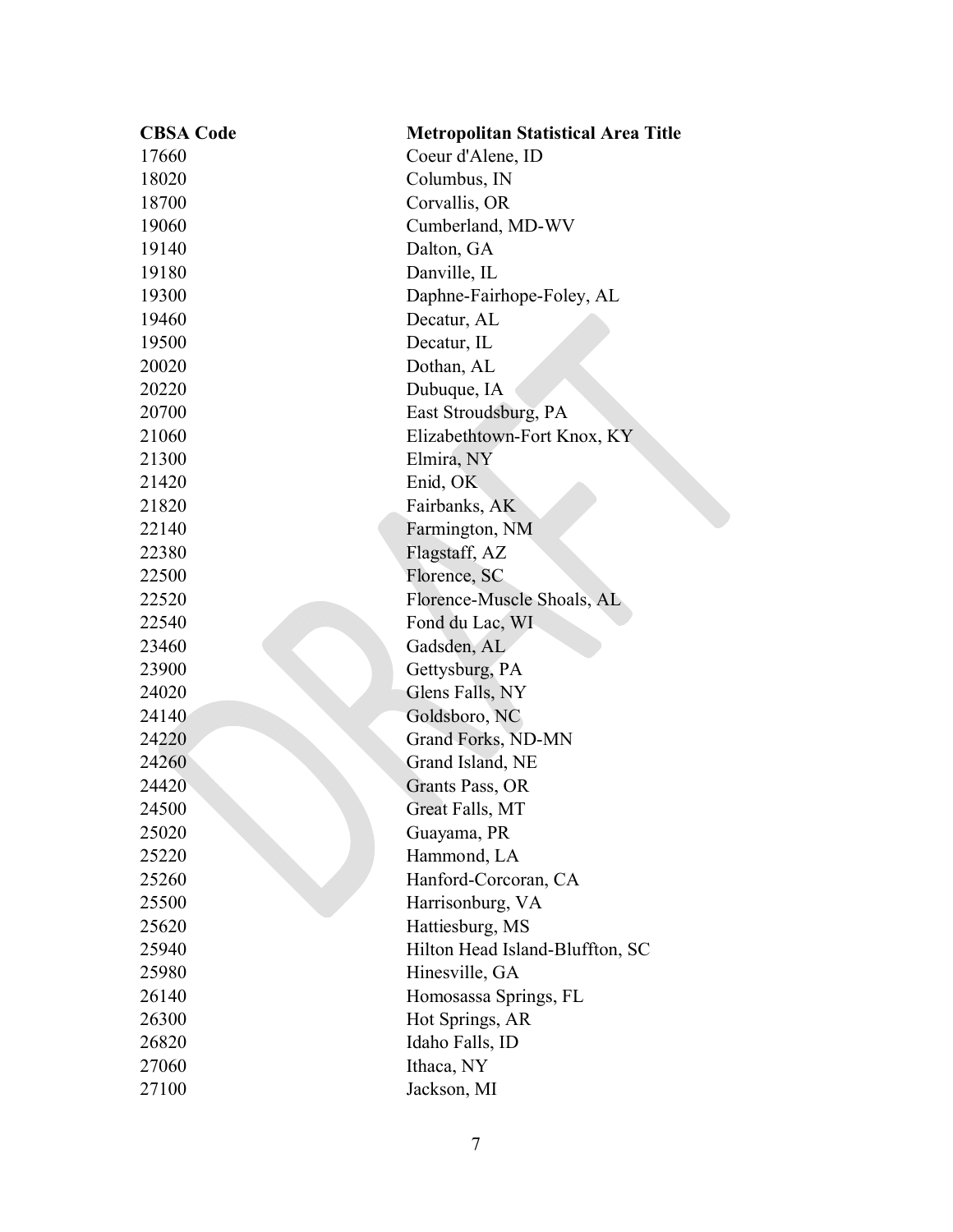| <b>CBSA Code</b> | <b>Metropolitan Statistical Area Title</b> |
|------------------|--------------------------------------------|
| 27180            | Jackson, TN                                |
| 27500            | Janesville-Beloit, WI                      |
| 27620            | Jefferson City, MO                         |
| 27780            | Johnstown, PA                              |
| 27860            | Jonesboro, AR                              |
| 27900            | Joplin, MO                                 |
| 27980            | Kahului-Wailuku-Lahaina, HI                |
| 28100            | Kankakee, IL                               |
| 28740            | Kingston, NY                               |
| 29020            | Kokomo, IN                                 |
| 29420            | Lake Havasu City-Kingman, AZ               |
| 29940            | Lawrence, KS                               |
| 30020            | Lawton, OK                                 |
| 30140            | Lebanon, PA                                |
| 30300            | Lewiston, ID-WA                            |
| 30340            | Lewiston-Auburn, ME                        |
| 30620            | Lima, OH                                   |
| 30860            | Logan, UT-ID                               |
| 30980            | Longview, TX                               |
| 31020            | Longview, WA                               |
| 31460            | Madera, CA                                 |
| 31740            | Manhattan, KS                              |
| 31860            | Mankato, MN                                |
| 31900            | Mansfield, OH                              |
| 33140            | Michigan City-La Porte, IN                 |
| 33220            | Midland, MI                                |
| 33540            | Missoula, MT                               |
| 33780            | Monroe, MI                                 |
| 34060            | Morgantown, WV                             |
| 34100            | Morristown, TN                             |
| 34580            | Mount Vernon-Anacortes, WA                 |
| 34620            | Muncie, IN                                 |
| 34900            | Napa, CA                                   |
| 35100            | New Bern, NC                               |
| 35660            | Niles, MI                                  |
| 36140            | Ocean City, NJ                             |
| 36780            | Oshkosh-Neenah, WI                         |
| 36980            | Owensboro, KY                              |
| 37620            | Parkersburg-Vienna, WV                     |
| 38220            | Pine Bluff, AR                             |
| 38340            | Pittsfield, MA                             |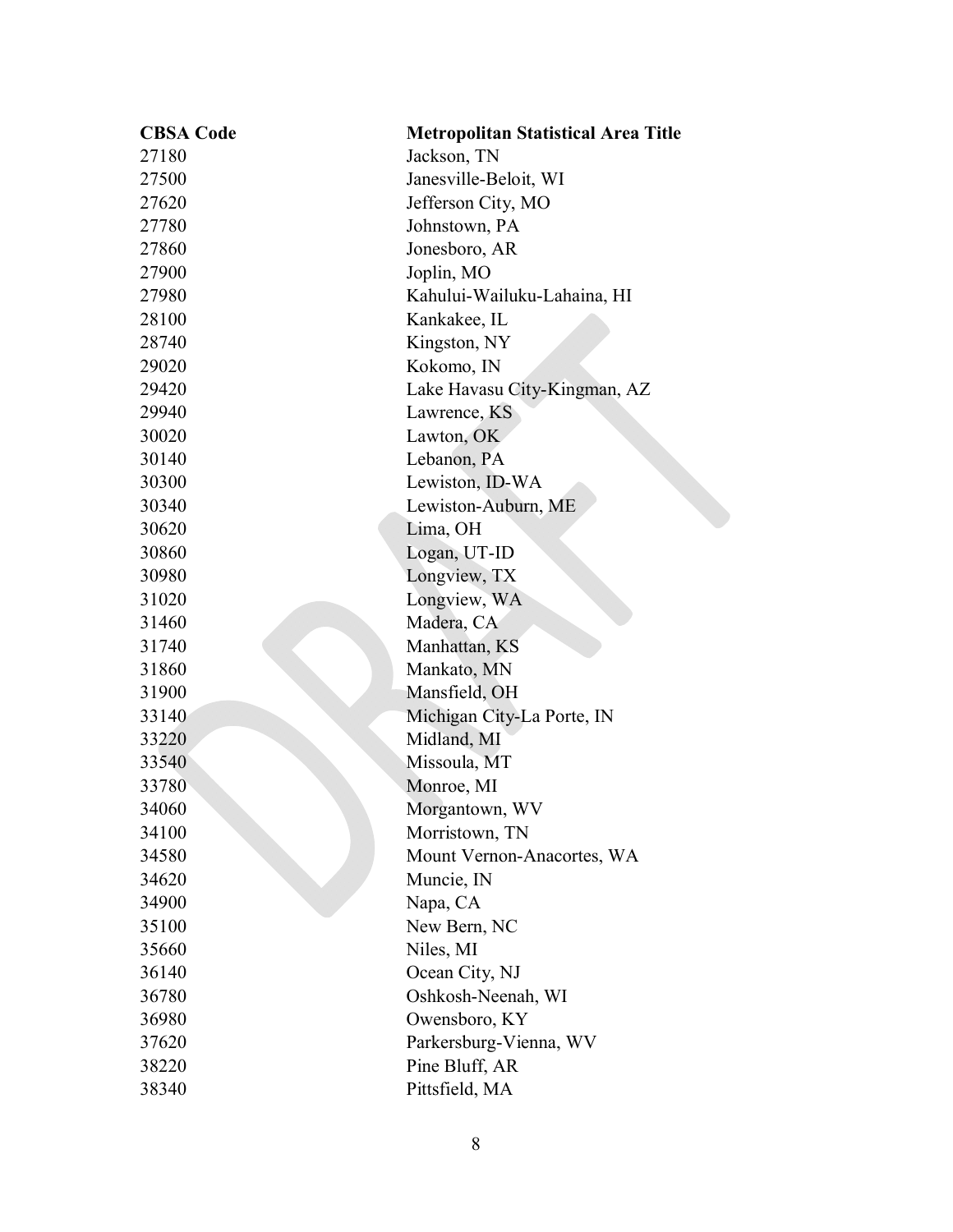| <b>CBSA Code</b> | <b>Metropolitan Statistical Area Title</b> |
|------------------|--------------------------------------------|
| 38540            | Pocatello, ID                              |
| 39150            | Prescott Valley-Prescott, AZ               |
| 39660            | Rapid City, SD                             |
| 40580            | Rocky Mount, NC                            |
| 40660            | Rome, GA                                   |
| 41100            | St. George, UT                             |
| 41140            | St. Joseph, MO-KS                          |
| 41540            | Salisbury, MD-DE                           |
| 41660            | San Angelo, TX                             |
| 42020            | San Luis Obispo-Paso Robles, CA            |
| 42140            | Santa Fe, NM                               |
| 42700            | Sebring-Avon Park, FL                      |
| 43100            | Sheboygan, WI                              |
| 43300            | Sherman-Denison, TX                        |
| 43420            | Sierra Vista-Douglas, AZ                   |
| 44220            | Springfield, OH                            |
| 44300            | State College, PA                          |
| 44420            | Staunton, VA                               |
| 44940            | Sumter, SC                                 |
| 45460            | Terre Haute, IN                            |
| 45500            | Texarkana, TX-AR                           |
| 46300            | Twin Falls, ID                             |
| 46660            | Valdosta, GA                               |
| 47020            | Victoria, TX                               |
| 47220            | Vineland-Bridgeton, NJ                     |
| 47460            | Walla Walla, WA                            |
| 48060            | Watertown-Fort Drum, NY                    |
| 48140            | Wausau-Weston, WI                          |
| 48260            | Weirton-Steubenville, WV-OH                |
| 48300            | Wenatchee, WA                              |
| 48540            | Wheeling, WV-OH                            |
| 48660            | Wichita Falls, TX                          |
| 48700            | Williamsport, PA                           |
| 49020            | Winchester, VA-WV                          |
| 49500            | Yauco, PR                                  |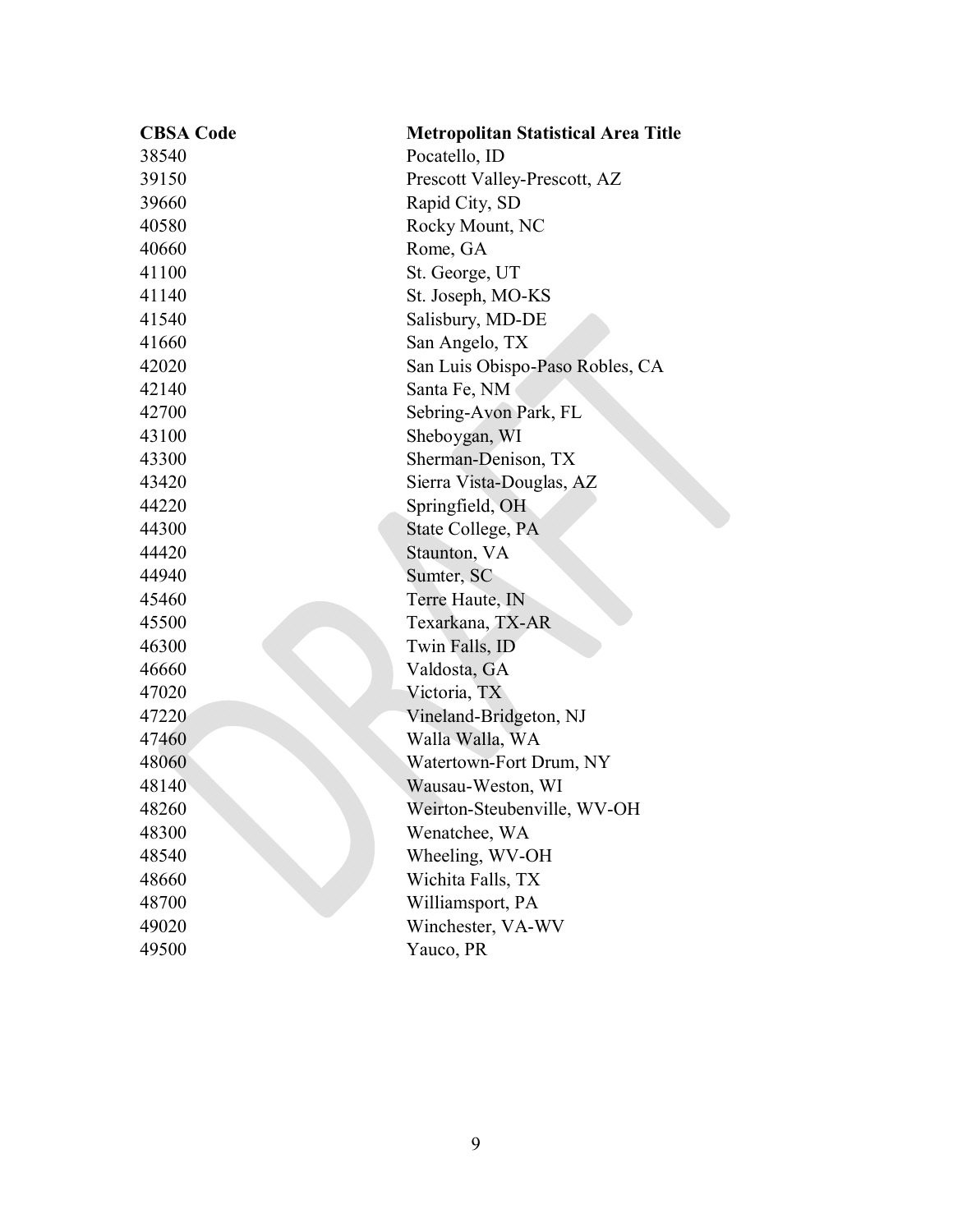# **Part B. Draft 2020 Standards for Delineating Metropolitan and Micropolitan Statistical Areas and Key Terms**

(If approved by the Office of Management and Budget, the proposed standards below would be used to delineate core based statistical areas beginning in 2023.)

A Core Based Statistical Area (CBSA) is a geographic entity associated with at least one core of 10,000 or more population, plus adjacent territory that has a high degree of social and economic integration with the core as measured by commuting ties. The standards designate and delineate two categories of CBSAs: Metropolitan Statistical Areas and Micropolitan Statistical Areas.

The purpose of the Metropolitan and Micropolitan Statistical Area standards is to provide nationally consistent delineations for collecting, tabulating, and publishing Federal statistics for a set of geographic areas. The Office of Management and Budget establishes and maintains these areas solely for statistical purposes.

Metropolitan and Micropolitan Statistical Areas are not designed as a general-purpose geographic framework for nonstatistical activities or for use in program funding formulas. The CBSA classification is not an urban-rural classification; Metropolitan and Micropolitan Statistical Areas and many counties outside CBSAs contain both urban and rural populations.

CBSAs consist of counties and equivalent entities throughout the United States and Puerto Rico.

The following criteria apply to nationwide county-based CBSAs. Commuting and employment estimates are derived from the Census Bureau's American Community Survey. Whenever American Community Survey commuting and employment data are referred to below, the criteria use point estimates and do not incorporate a measure of sampling variability of the estimates.

## *Section 1. Population Size Requirements for Qualification of Core Based Statistical Areas*

Each CBSA must have a Census Bureau-delineated Urban Area of at least 10,000 population. (Urban Areas include both Urbanized Areas and Urban Clusters.)

# *Section 2. Central Counties*

The central county or counties of a CBSA are those counties that:

(a) Have at least 50 percent of their population in Urban Areas of at least 10,000 population; or

(b) Have within their boundaries a population of at least 5,000 located in a single Urban Area of at least 10,000 population.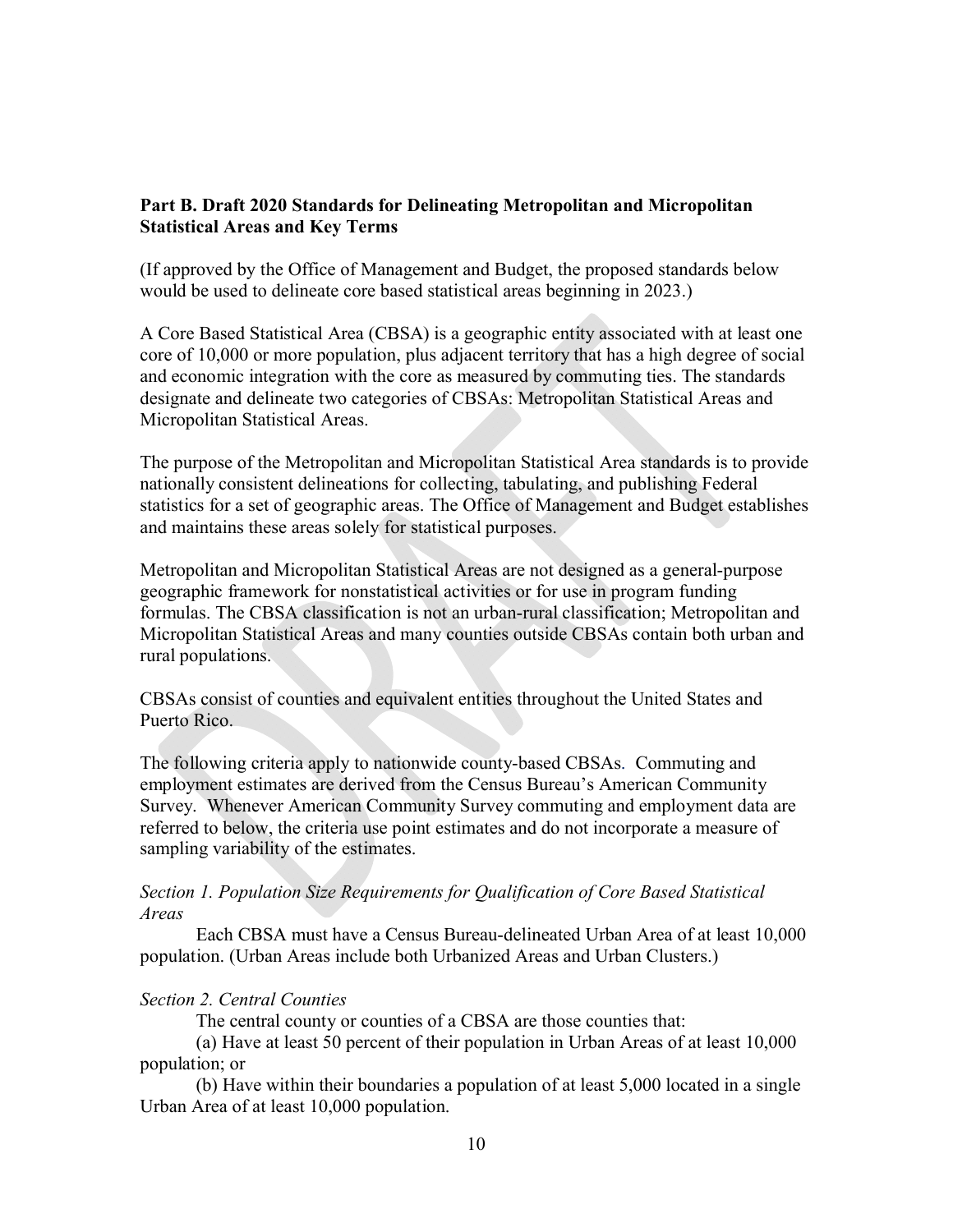A central county is associated with the Urban Area that accounts for the largest portion of the county's population. The central counties associated with a particular Urban Area are grouped to form a single cluster of central counties for purposes of measuring commuting to and from potentially qualifying outlying counties.

### *Section 3. Outlying Counties*

A county qualifies as an outlying county of a CBSA if it meets the following commuting requirements:

(a) At least 25 percent of the workers living in the county work in the central county or counties of the CBSA; or

(b) At least 25 percent of the employment in the county is accounted for by workers who reside in the central county or counties of the CBSA.

A county may be included in only one CBSA. If a county qualifies as a central county of one CBSA and as outlying in another, it falls within the CBSA in which it is a central county. A county that qualifies as outlying to multiple CBSAs falls within the CBSA with which it has the strongest commuting tie, as measured by either 3(a) or 3(b) above. The counties included in a CBSA must be contiguous; if a county is not contiguous with other counties in the CBSA, it will not fall within the CBSA.

### *Section 4. Merging of Adjacent Core Based Statistical Areas*

Two adjacent CBSAs will merge to form one CBSA if the central county or counties (as a group) of one CBSA qualify as outlying to the central county or counties (as a group) of the other CBSA using the measures and thresholds stated in 3(a) and 3(b) above.

#### *Section 5. Identification of Principal Cities*

The Principal City (or Cities) of a CBSA will include:

(a) The largest incorporated place with a 2020 Census population of at least 10,000 in the CBSA or, if no incorporated place of at least 10,000 population is present in the CBSA, the largest incorporated place or census designated place in the CBSA; and

(b) Any additional incorporated place or census designated place with a 2020 Census population of at least 250,000 or in which 100,000 or more persons work; and

(c) Any additional incorporated place or census designated place with a 2020 Census population of at least 50,000, but less than 250,000, and in which the number of workers working in the place meets or exceeds the number of workers living in the place; and

(d) Any additional incorporated place or census designated place with a 2020 Census population of at least 10,000, but less than 50,000, and at least one-third the population size of the largest place, and in which the number of workers working in the place meets or exceeds the number of workers living in the place.

#### *Section 6. Categories and Terminology*

A CBSA is categorized based on the population of the largest Urban Area within the CBSA. Categories of CBSAs are: Metropolitan Statistical Areas, based on Urban Areas of 100,000 or more population, and Micropolitan Statistical Areas, based on Urban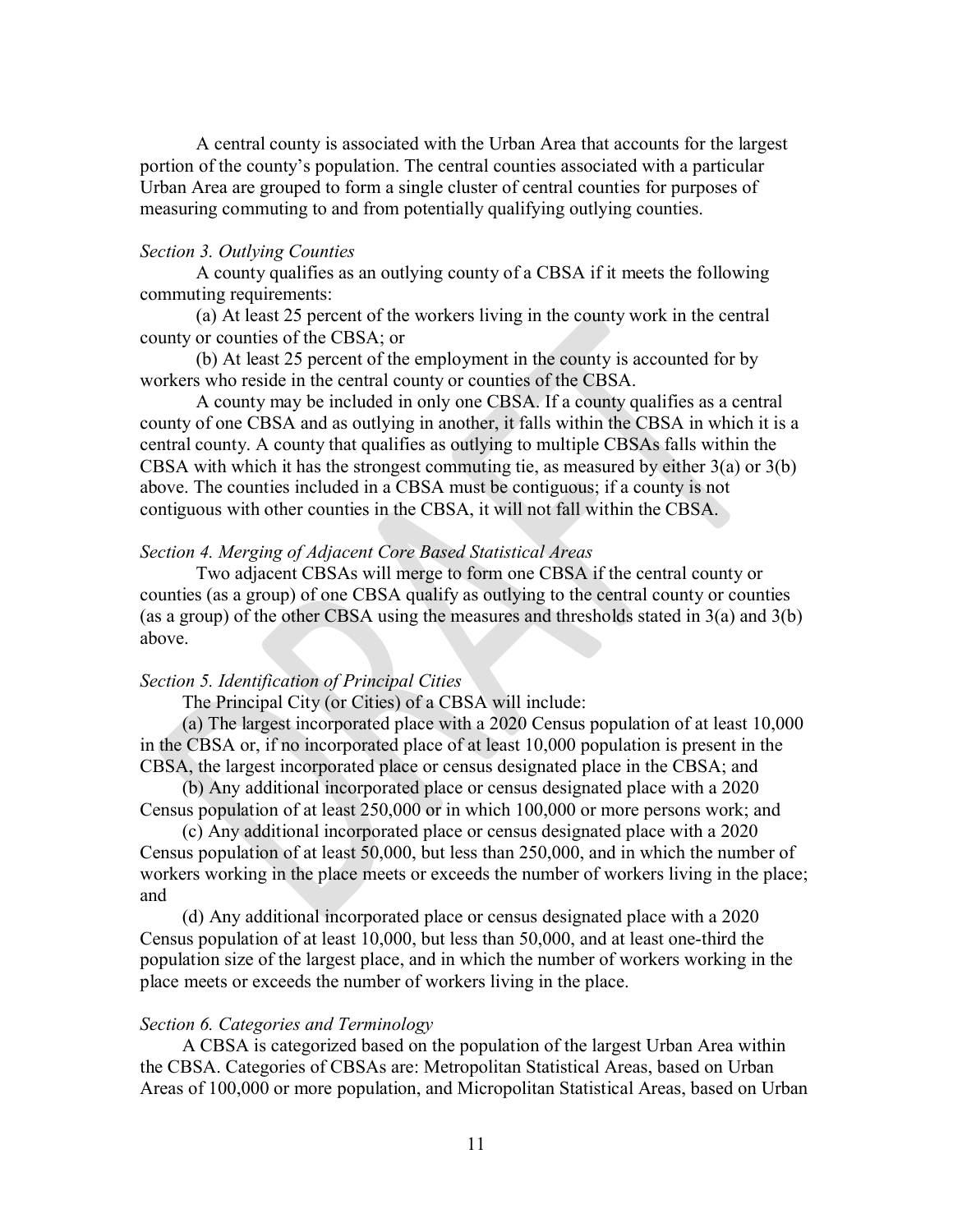Areas of at least 10,000 population but less than 100,000 population. Counties that do not fall within CBSAs will represent "Outside Core Based Statistical Areas."

#### *Section 7. Divisions of Metropolitan Statistical Areas*

A Metropolitan Statistical Area containing a single Urban Area with a population of at least 2.5 million may be subdivided to form smaller groupings of counties referred to as Metropolitan Divisions. A county qualifies as a "main county" of a Metropolitan Division if 65 percent or more of workers living in the county also work within the county and the ratio of the number of workers working in the county to the number of workers living in the county is at least .75. A county qualifies as a "secondary county" if 50 percent or more, but less than 65 percent, of workers living in the county also work within the county and the ratio of the number of workers working in the county to the number of workers living in the county is at least .75.

A main county automatically serves as the basis for a Metropolitan Division. For a secondary county to qualify as the basis for forming a Metropolitan Division, it must join with either a contiguous secondary county or a contiguous main county with which it has the highest employment interchange measure of 15 or more. After all main counties and secondary counties are identified and grouped (if appropriate), each additional county that already has qualified for inclusion in the Metropolitan Statistical Area falls within the Metropolitan Division associated with the main/secondary county or counties with which the county at issue has the highest employment interchange measure. Counties in a Metropolitan Division must be contiguous.

#### *Section 8. Combining Adjacent Core Based Statistical Areas*

(a) Any two adjacent CBSAs will form a Combined Statistical Area if the employment interchange measure between the two areas is at least 15.

(b) The CBSAs thus combined will also continue to be recognized as individual CBSAs within the Combined Statistical Area.

## *Section 9. Titles of Core Based Statistical Areas, Metropolitan Divisions, and Combined Statistical Areas*

(a) The title of a CBSA will include the name of its Principal City with the largest 2020 Census population. If there are multiple Principal Cities, the names of the secondlargest and (if present) third-largest Principal Cities will appear in the title in order of descending population size. If the Principal City with the largest 2020 Census population is a census designated place, the name of the largest incorporated place of at least 10,000 population that also is a Principal City will appear first in the title followed by the name of the census designated place. If the Principal City with the largest 2020 Census population is a census designated place, and there is no incorporated place of at least 10,000 population that also is a Principal City, the name of that census designated place Principal City will appear first in the title.

(b) The title of a Metropolitan Division will include the name of the Principal City with the largest 2020 Census population located in the Metropolitan Division. If there are multiple Principal Cities, the names of the second-largest and (if present) third-largest Principal Cities will appear in the title in order of descending population size. If there are no Principal Cities located in the Metropolitan Division, the title of the Metropolitan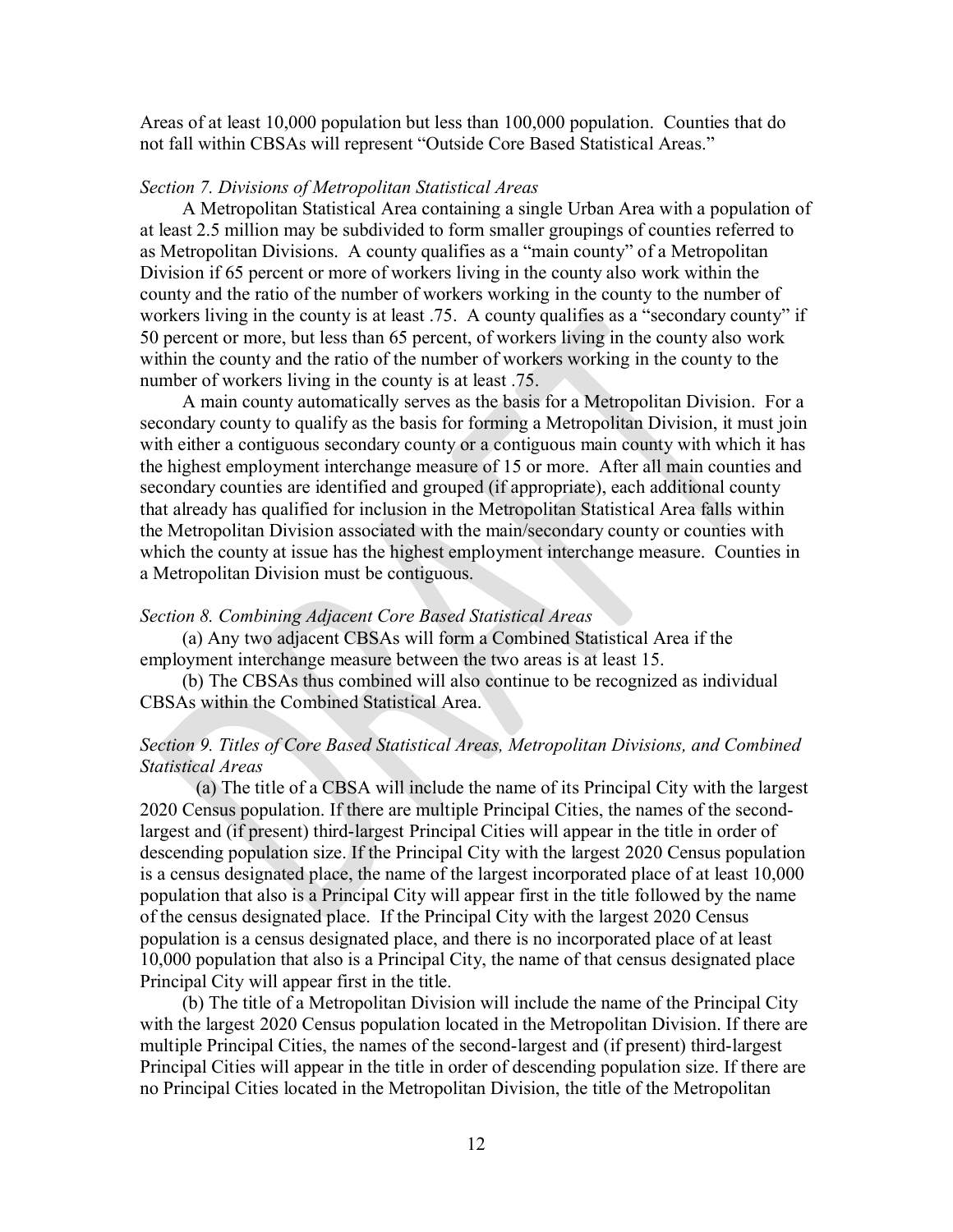Division will use the names of up to three counties in order of descending 2020 Census population size.

(c) The title of a Combined Statistical Area will include the names of the two largest Principal Cities in the combination and the name of the third-largest Principal City, if present. If the Combined Statistical Area title duplicates that of one of its component CBSAs, the name of the third-most-populous Principal City will be dropped from the title of the Combined Statistical Area.

(d) Titles also will include the names of any State in which the area is located.

#### *Section 10. Updating Schedule*

(a) The Office of Management and Budget will delineate CBSAs in 2023 based on 2020 Census data and 2016-2020 American Community Survey 5-year estimates. Release of these delineations will take place during June 2023.

(b) In the 2023 delineations and in subsequent years, the Office of Management and Budget will designate a new Micropolitan Statistical Area if:

(1) A city that is outside any existing CBSA has a Census Bureau special census count of 10,000 to 99,999 population, or a population estimate of 10,000 to 99,999 for two consecutive years from the Census Bureau's Population Estimates Program, or

 (2) A Census Bureau special census results in the delineation of an Urban Area of 10,000 to 99,999 population that is outside of any existing CBSA.

(c) Also in the 2023 delineations and in subsequent years, the Office of Management and Budget will designate a new Metropolitan Statistical Area if:

(1) A city that is outside any existing Metropolitan Statistical Area has a Census Bureau special census count of 100,000 or more population, or a population estimate of 100,000 or more for two consecutive years from the Census Bureau's Population Estimates Program, or

 (2) A Census Bureau special census results in the delineation of an Urban Area of 100,000 or more population that is outside of any existing Metropolitan Statistical Area.

(d) Outlying counties of CBSAs that qualify in this section will qualify according to the criteria in Section 3 above, on the basis of American Community Survey 5-year commuting estimates.

(e) The Office of Management and Budget will review the delineations of all existing CBSAs and related statistical areas in 2028 using 2021-2025 5-year commuting and employment estimates from the Census Bureau's American Community Survey. The Urban Areas used in these delineations will be those based on 2020 Census data or subsequent special censuses for which Urban Areas are created. The central counties of CBSAs identified on the basis of a 2020 Census population count, or on the basis of population estimates from the Census Bureau's Population Estimates Program or a special census count in the case of postcensally delineated areas, will constitute the central counties for purposes of these area delineations. New CBSAs will be designated in 2028 on the basis of Census Bureau special census counts or population estimates as described above in Sections 10(b) and 10(c); outlying county qualification will be based on 5-year commuting estimates from the American Community Survey.

(f) Other aspects of the Metropolitan and Micropolitan Statistical Area and related statistical area delineations are not subject to change between decennial censuses.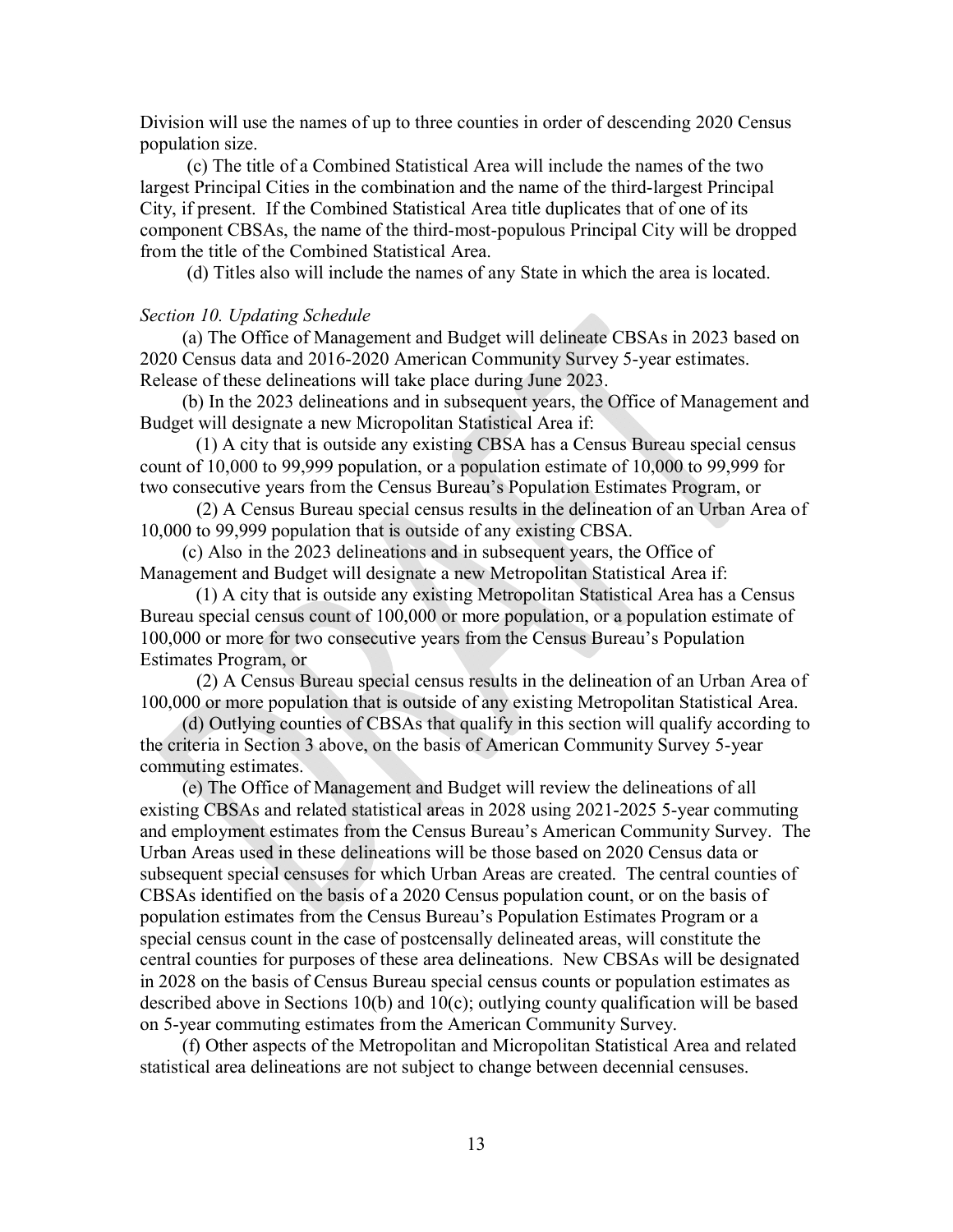(g) The Office of Management and Budget will issue delineation updates (one per year in those years when there is an update) in years other than 2023 during December.

## *Section 11. Definitions of Key Terms*

*Census designated place*—A statistical geographic entity that is analogous to an incorporated place, delineated for the decennial census and consisting of a locally recognized, unincorporated concentration of population that is identified by name. *Central county*—The county or counties of a Core Based Statistical Area containing a substantial portion of an Urban Area, and to and from which commuting is measured to determine qualification of outlying counties.

*Combined Statistical Area*—A geographic entity consisting of two or more adjacent Core Based Statistical Areas with employment interchange measures of at least 15. *Core*—A densely settled concentration of population, comprising an Urban Area (of 10,000 or more population) delineated by the Census Bureau, around which a Core Based Statistical Area is delineated.

*Core Based Statistical Area (CBSA)*—A statistical geographic entity consisting of the county or counties associated with at least one core (Urban Area) of at least 10,000 population, plus adjacent counties having a high degree of social and economic integration with the core as measured through commuting ties with the counties containing the core. Metropolitan and Micropolitan Statistical Areas are the two categories of Core Based Statistical Areas.

*Delineation*—The establishment of the boundary of a statistical area, or the boundary that results.

*Employment interchange measure*—A measure of ties between two adjacent entities. The employment interchange measure is the sum of the percentage of workers living in the smaller entity who work in the larger entity and the percentage of employment in the smaller entity that is accounted for by workers who reside in the larger entity. *Geographic building block*—The geographic unit, such as a county, that constitutes the

basic geographic component of a statistical area.

*Main county*—A county that acts as an employment center within a Core Based Statistical Area that has a core with a population of at least 2.5 million. A main county serves as the basis for delineating a Metropolitan Division.

*Metropolitan Division*—A county or group of counties within a Core Based Statistical Area that contains an Urban Area with a population of at least 2.5 million. A

Metropolitan Division consists of one or more main/secondary counties that represent an employment center or centers, plus adjacent counties associated with the main/secondary county or counties through commuting ties.

*Metropolitan Statistical Area*—A Core Based Statistical Area associated with at least one Urban Area that has a population of at least 100,000. The Metropolitan Statistical Area comprises the central county or counties containing the core, plus adjacent outlying counties having a high degree of social and economic integration with the central county or counties as measured through commuting.

*Micropolitan Statistical Area*—A Core Based Statistical Area associated with at least one Urban Area that has a population of at least 10,000, but less than 100,000. The Micropolitan Statistical Area comprises the central county or counties containing the